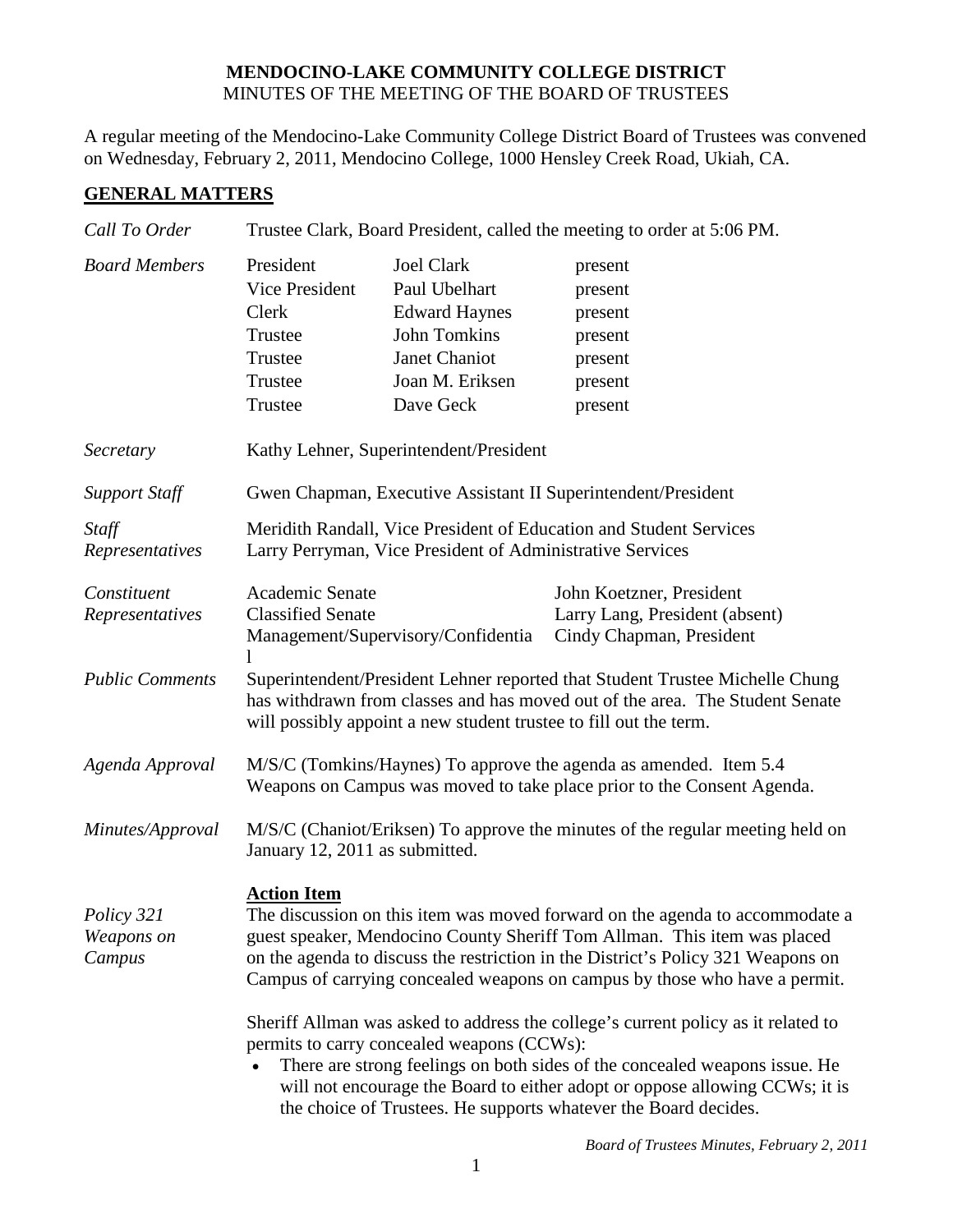- Mendocino County has a citizenry of 91,000 with 2,000 concealed weapons permits (CCWs).
- A violation of Policy 321 is not a violation of the law. The Sheriff's Office will not take any action if the policy is violated.
- He appreciates the statement in the last paragraph of the policy which encourages anyone who believes they should have a weapon on campus to contact the Superintendent/President. He encouraged the College to place a sign at the entrance of the campus notifying anyone entering as to whether CCWs are allowed or not allowed.
- He believed that allowing concealed weapons on campus would not make it any less safe.
- CCWs are for personal protection. He would not encourage someone who is not a law enforcement officer to try to neutralize a situation in the event of a threat or tragedy.

Sheriff Allman responded to further questions about how concealed weapons permits are granted.

Superintendent/President Lehner asked the Board to consider what the intent of the board is. Currently, the policy states that the Board does not want weapons on campus. Since it is not a violation of the law, it would be a student/and or staff discipline issue.

Staff members Steve Oliveria and Mike Adams addressed the board with some comments and some questions:

- If it is a violation of law for a concealed weapon to be seen, would that be something that would instigate a call to the Sheriff? Yes, and if it was a first violation, the person would probably get a warning.
- Adams is in support of the policy as it is written. By the Board making a formal policy statement, it creates a culture for the college. The Board's policies need to be focused on education and how it is conducted. The policy as written has the right tone in support of an institutional focus on education and not the police department.

Trustee Haynes agreed with the culture argument but stated that in reality it breaks down. He does not think anything will change on campus if the Board allows CCWs which he sees as personal protection. He made the following motion:

M/S (Haynes/Chaniot) To revise the second paragraph in Policy 321 to read as follows: Persons possessing a current valid CCW firearm permit must apply for written permission from the Superintendent/President or equivalent school authority prior to bringing their weapon on campus per CA Penal Code 626.9.

The Board asked the Superintendent/President and Vice Presidents for their input:

• Vice President Randall expressed her feeling that she is against changing the policy. In dealing with student discipline she sees students who have threatened each other and her approach is to try to diffuse it before it gets out of line.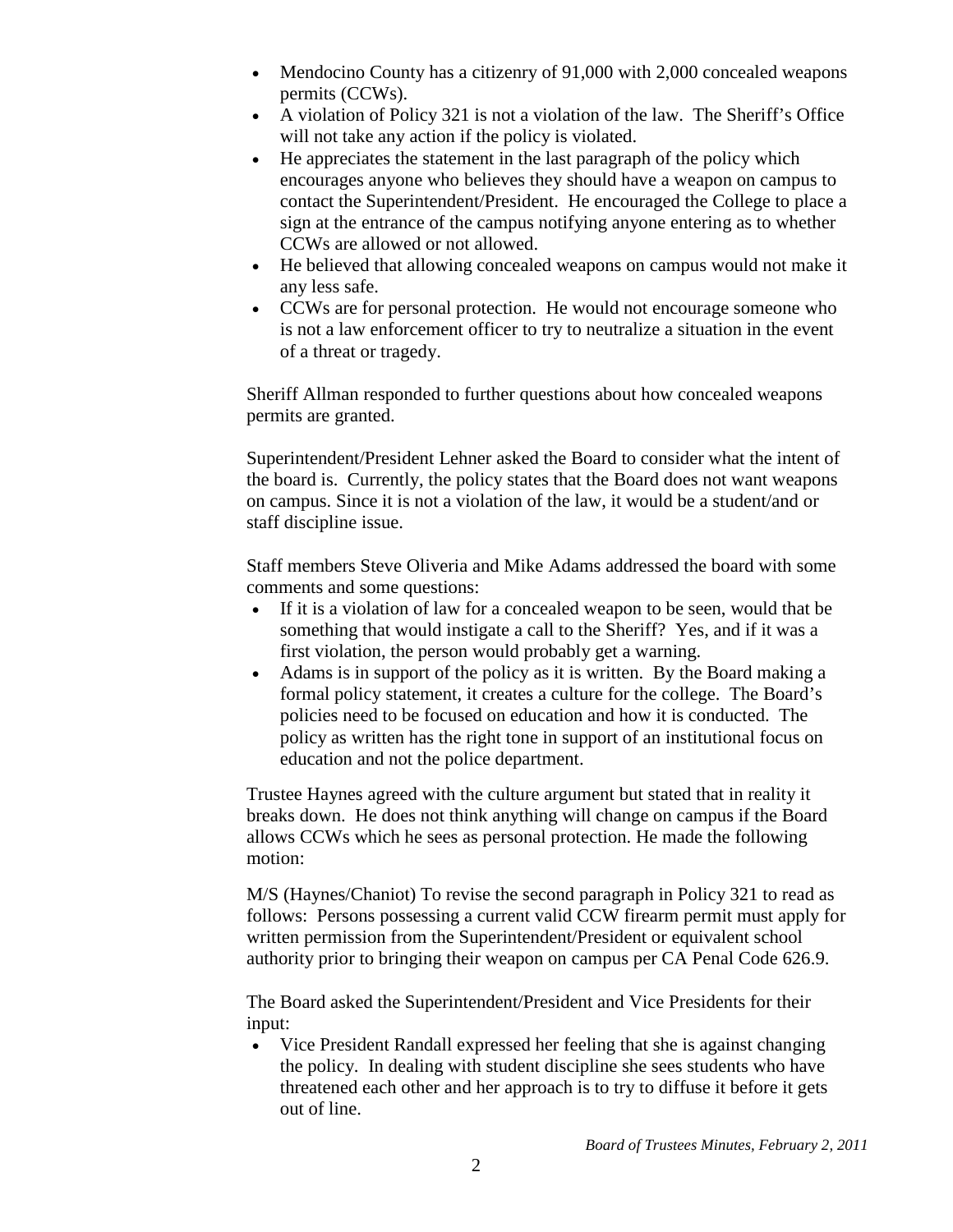|                                                  | Vice President Perryman supports the policy as written. He believes for this<br>$\bullet$<br>discussion that only law enforcement should have guns. He supports<br>whatever the board decides.<br>Superintendent/President Lehner asked that the Board also consider the<br>$\bullet$<br>rights of all students including the rights of those who don't want to sit in<br>class next to someone with a gun. |
|--------------------------------------------------|-------------------------------------------------------------------------------------------------------------------------------------------------------------------------------------------------------------------------------------------------------------------------------------------------------------------------------------------------------------------------------------------------------------|
|                                                  | Trustee Haynes commented that he feels the policy is taking away people's<br>ability to protect themselves personally from random acts.<br>Trustee Chaniot stated that if people think they are in danger, then the last<br>paragraph of the policy applies.                                                                                                                                                |
|                                                  | Following discussion, Trustee Chaniot with drew her second to the above motion<br>and Trustee Eriksen seconded the motion.<br>The vote was as follows:<br>Trustees Haynes, Eriksen, and Tomkins – yes<br>Trustees Clark, Chaniot, Geck, and Ubelhart - no<br>The motion failed.                                                                                                                             |
| <b>Consent Agenda</b>                            | M/S/C (Haynes/Geck) To approve the Consent Agenda as submitted.                                                                                                                                                                                                                                                                                                                                             |
|                                                  | Items with an asterisk * were approved by one motion as the Consent Agenda.                                                                                                                                                                                                                                                                                                                                 |
| $Employment -$<br>Short-Term<br><i>Employees</i> | <b>Personnel</b><br>*RESOLVED, That the Mendocino-Lake Community College District Board of<br>Trustees does hereby ratify the Short-Term Employees as presented at the<br>meeting.                                                                                                                                                                                                                          |
| Part-Time Faculty                                | *RESOLVED, That the Mendocino-Lake Community College District Board of<br>Trustees does hereby approve the Part-Time faculty as submitted.                                                                                                                                                                                                                                                                  |
| Volunteers                                       | *RESOLVED, That the Mendocino-Lake Community College District Board of<br>Trustees does hereby approve the volunteers as presented at the meeting.                                                                                                                                                                                                                                                          |
| $Reasonment -$<br>Classified                     | *RESOLVED, That the Mendocino-Lake Community College District Board of<br>Trustees does hereby ratify the reassignment of Lisa Lunde to Career and<br>Transfer Center Specialist, 35 hours/week, 11 months/year, effective March 1,<br>2011, and the elimination of the Public Information/Marketing Assistant<br>position.                                                                                 |
| Fiscal Report as of<br>November 30,<br>2010      | <b>Other Items</b><br>* RESOLVED, That the Mendocino-Lake Community College District Board of<br>Trustees does hereby accept the fiscal report as submitted.                                                                                                                                                                                                                                                |
| Quarterly Fiscal<br><b>Status Report</b>         | * RESOLVED, That the Mendocino-Lake Community College District Board of<br>Trustees does hereby accept the quarterly fiscal status report as submitted.                                                                                                                                                                                                                                                     |
| Maintenance/                                     | * RESOLVED, That the Mendocino-Lake Community College District Board of<br>Board of Trustees Minutes, February 2, 2011                                                                                                                                                                                                                                                                                      |

 $\overline{3}$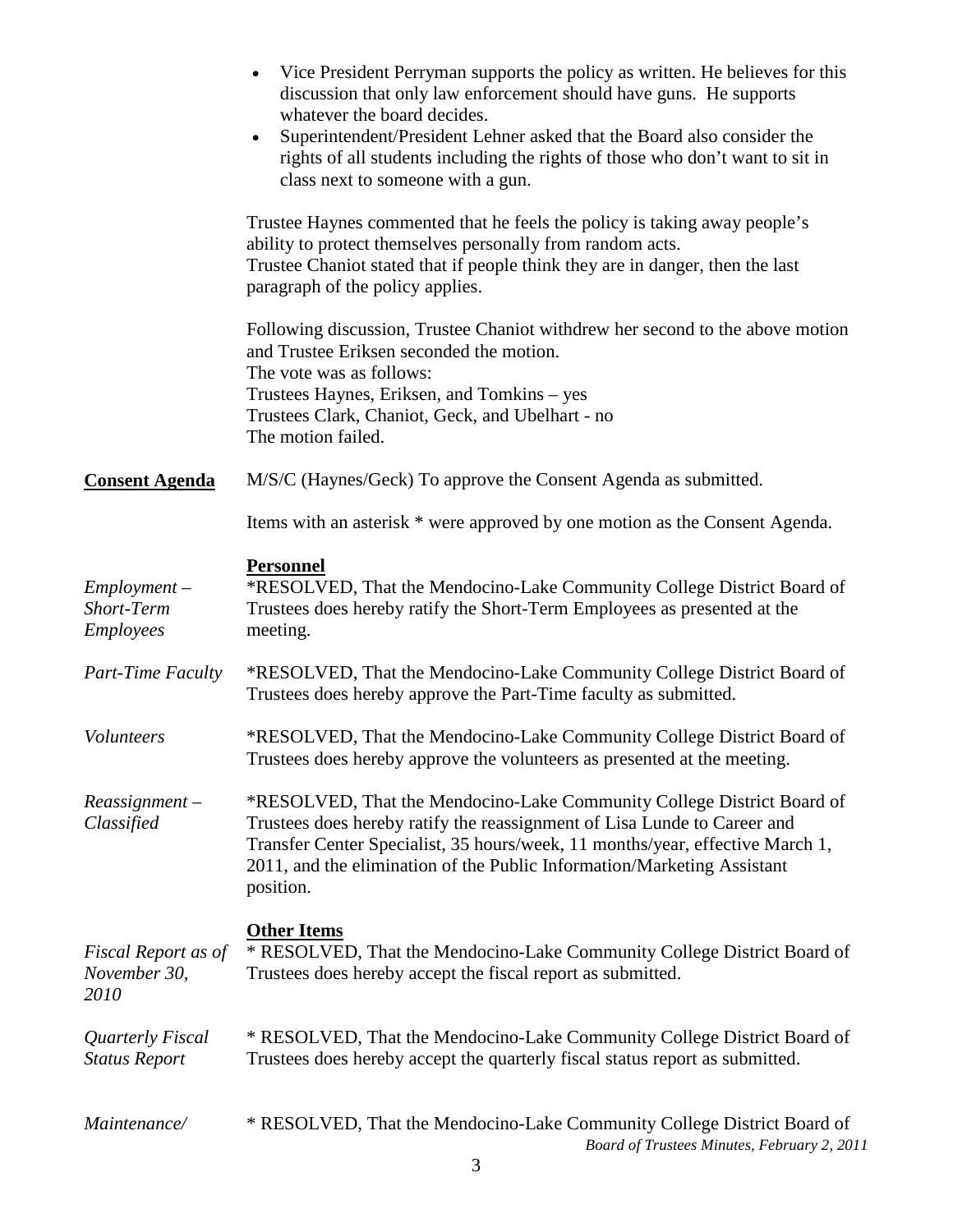| Warehouse -<br>Acceptance                                 | Trustees does hereby accept the Maintenance/Warehouse project from Midstate<br>Construction.                                                                                                                                                                                                                                                                                         |  |
|-----------------------------------------------------------|--------------------------------------------------------------------------------------------------------------------------------------------------------------------------------------------------------------------------------------------------------------------------------------------------------------------------------------------------------------------------------------|--|
| Resolution<br>$02 - 11 - 01$<br><b>Willits Property</b>   | <b>Action Items</b><br>M/S/C (Haynes/Ubelhart) RESOLVED, That the Mendocino-Lake Community<br>College District Board of Trustees does hereby adopt Resolution 02-11-01 to<br>accept the deed and consent to the recordation of the same with the Mendocino<br>County Recorder.                                                                                                       |  |
|                                                           | Roll Call Vote: Trustees Haynes, Tomkins, Eriksen, Chaniot, Ubelhart, Geck,<br>$Clark - yes.$                                                                                                                                                                                                                                                                                        |  |
| Library/Learning<br>Center - Change<br>Order No. 5        | M/S/C (Chaniot/Eriksen) RESOLVED, That the Mendocino-Lake Community<br>College District Board of Trustees does hereby ratify Change Order No. 5 for<br>the Library/Learning Center project to Midstate Construction in the amount of<br>\$11,317.                                                                                                                                    |  |
| <b>Board Policy</b><br>Revision<br>Policy 703             | M/S/C (Tomkins/Geck) RESOLVED, That the Mendocino-Lake Community<br>College District Board of Trustees does hereby approve the revised Policy 703<br>Employment/Termination of Short-Term and Substitute Employees as<br>submitted.                                                                                                                                                  |  |
| President's Report                                        | <b>Informational Reports</b><br>A written report was submitted by Superintendent/President Lehner. The<br>following was offered in addition:<br>Trustees were invited to a campus tour after the workshop on Feb. 9.<br>Trustees were reminded of the Foundation workshop this Saturday.<br>$\bullet$<br>A third Classified award this year was given to Kevin Morrill.<br>$\bullet$ |  |
| <b>Education</b> and<br><b>Student Services</b><br>Report | A written report was submitted by Meridith Randall, Vice President of<br>Education and Student Services. The following was offered in addition:<br>Trustees were invited to the ASMC Welcome Back BBQ.                                                                                                                                                                               |  |
| Administrative<br><b>Services Report</b>                  | A written report was submitted by Larry Perryman, Vice President of<br>Administrative Services. The following was offered in addition:<br>A copy of projected budget scenarios was shared. VP Perryman discussed<br>the possibilities the College may encounter with budget changes taking<br>place statewide.                                                                       |  |
| Measure W Bond<br>Project Report                          | The Quarterly Bond Report was submitted as information. Vice President<br>Perryman responded to questions from Trustees.                                                                                                                                                                                                                                                             |  |
| Mendocino<br>College<br>Foundation, Inc.                  | A written report was submitted by Katie Wojcieszak, Executive Director of the<br>Mendocino College Foundation.<br>The following was offered in addition:<br>Wojcieszak introduced Gary Smith and Tommy Thornhill, Foundation<br>Directors.<br>Trustees were invited to an event to thank donors on March 11, $5:30 - 7$ PM                                                           |  |
| Constituents                                              | in the Center for the Visual and Performing Arts.<br>A written report was submitted by the ASMC and the Academic Senate. The                                                                                                                                                                                                                                                         |  |